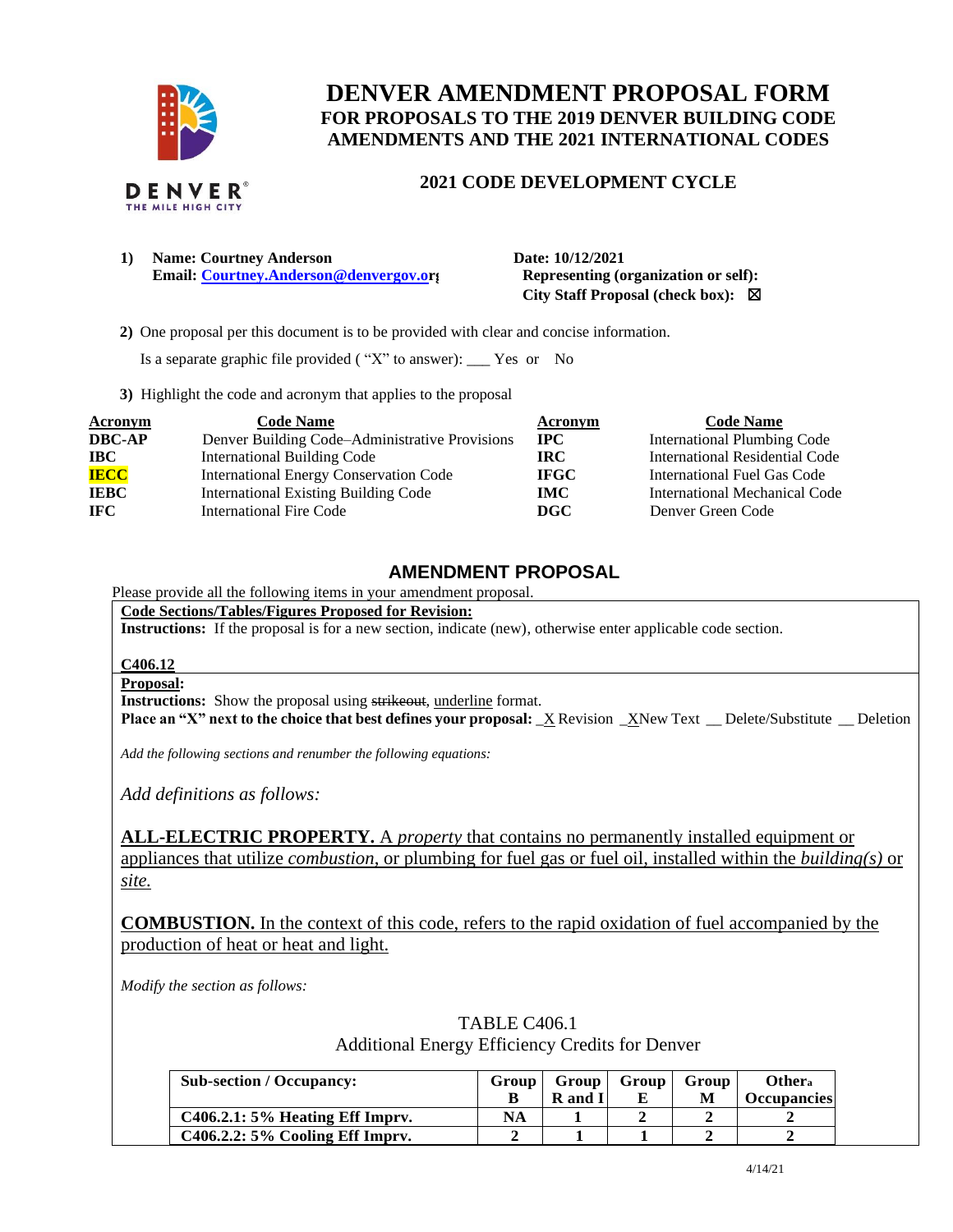| C406.2.3: 10 % Heating Eff Imprv.             |              | $\mathbf{2}$ | Δ            | 4                           |                        |
|-----------------------------------------------|--------------|--------------|--------------|-----------------------------|------------------------|
| C406.2.4: 10 % Cooling Eff Imprv.             | 5            |              | $\mathbf{2}$ | 3                           |                        |
| C406.3: Reduced Light Power                   | 8            | $\mathbf{2}$ | 9            | 14                          |                        |
| C406.4: Enh. Digital Light Ctrl               | $\mathbf{2}$ | NA           | 2            | 3                           |                        |
| C406.5.1: On-site Renewable Egy.              | 9            | 7            | 6            | ៗ                           |                        |
| C406.6: Dedicated OA Sys (DOAS)               | 3            | 5            | <b>NA</b>    | 3                           |                        |
| C406.7.2: Recovered/Renew SWH <sub>b</sub>    | <b>NA</b>    | 14           |              | <b>NA</b>                   | 14                     |
| $C406.7.3$ : Eff fossil fuel SWH <sub>b</sub> | <b>NA</b>    | 9            | 3            | <b>NA</b>                   |                        |
| C406.7.4: Heat Pump SWHb                      | NA           | 5            | $\mathbf{1}$ | <b>NA</b>                   |                        |
| C406.8: Enhanced Envelope Perf                |              |              | 3            | 5                           |                        |
| C406.9: Reduced Air Infiltration              | 4            |              | <b>NA</b>    | $\mathcal{D}_{\mathcal{A}}$ |                        |
| <b>C406.10 Energy Monitoring</b>              |              |              | 3            | 4                           |                        |
| <b>C406.11 Fault Detection</b>                |              |              |              |                             |                        |
| <b>C406.12.1 Electric Space Heating</b>       | 21           | 30           | 30           | 35                          | $\overline{\text{NA}}$ |
| <b>C406.12.2 Electric Water Heating</b>       | 21           | 30           | 23           |                             | $\mathbf{N}\mathbf{A}$ |

a. Other occupancy groups include all Groups except for Groups B, R, I, E, and M

b. For occupancy groups listed in C406.7.1 and schools with showers or full-service kitchens

*Modify the section as follows:* 

**C406.7 Reduced energy use in service water heating.** Buildings shall comply with Section C406.7.1 and Section C406.7.2, or C406.7.3 or C406.7.4.

**C406.7.4 Heat pump water heater.** Where electric resistance water heaters are allowed, all service hot water system heating requirements shall be met using heat pump technology with a combined input-capacity weighted average EF of 3.0. Airsource heat pump water heaters shall not draw conditioned air from within the building, except exhaust air that would otherwise be exhausted to the exterior.

*Add the following section:* 

**C406.12 Building electrification.** *Buildings* shall comply with C406.12.1 or C406.12.2. *All-electric properties* shall not be eligible for credits from this section.

**C406.12.1 Electric Space Heating.** The *building* shall be provided with electrically operated equipment for all space heating. No less than 75% of space heating loads shall be served by equipment with a COP greater than 1.0.

**C406.12.2 Electric Water Heating.** The *building* shall be provided with electrically operated equipment for all *service water heating*. No less than 75% of water heating loads shall be served by equipment with a COP greater than 1.0.

### **Supporting Information (Required):**

All proposals must include a written explanation and justification as to how they address physical, environmental, and/or customary characteristics that are specific to the City and County of Denver. The following questions must be answered for a proposal to be considered.

**Purpose:** What does your proposal achieve?

This proposal creates two additional credit options for C406 based on partial electrification to create greater flexibility in Section C406 and to reward the benefit of building electrification.

**Reason:** Why is your proposal necessary?

"Denver's Net Zero Energy (NZE) New Buildings & Homes Implementation Plan" includes four foundations to achieve Denver's climate goals: efficiency, electrification, grid flexibility and renewable energy. With XCEL's mandated carbon reduction goals for the electrical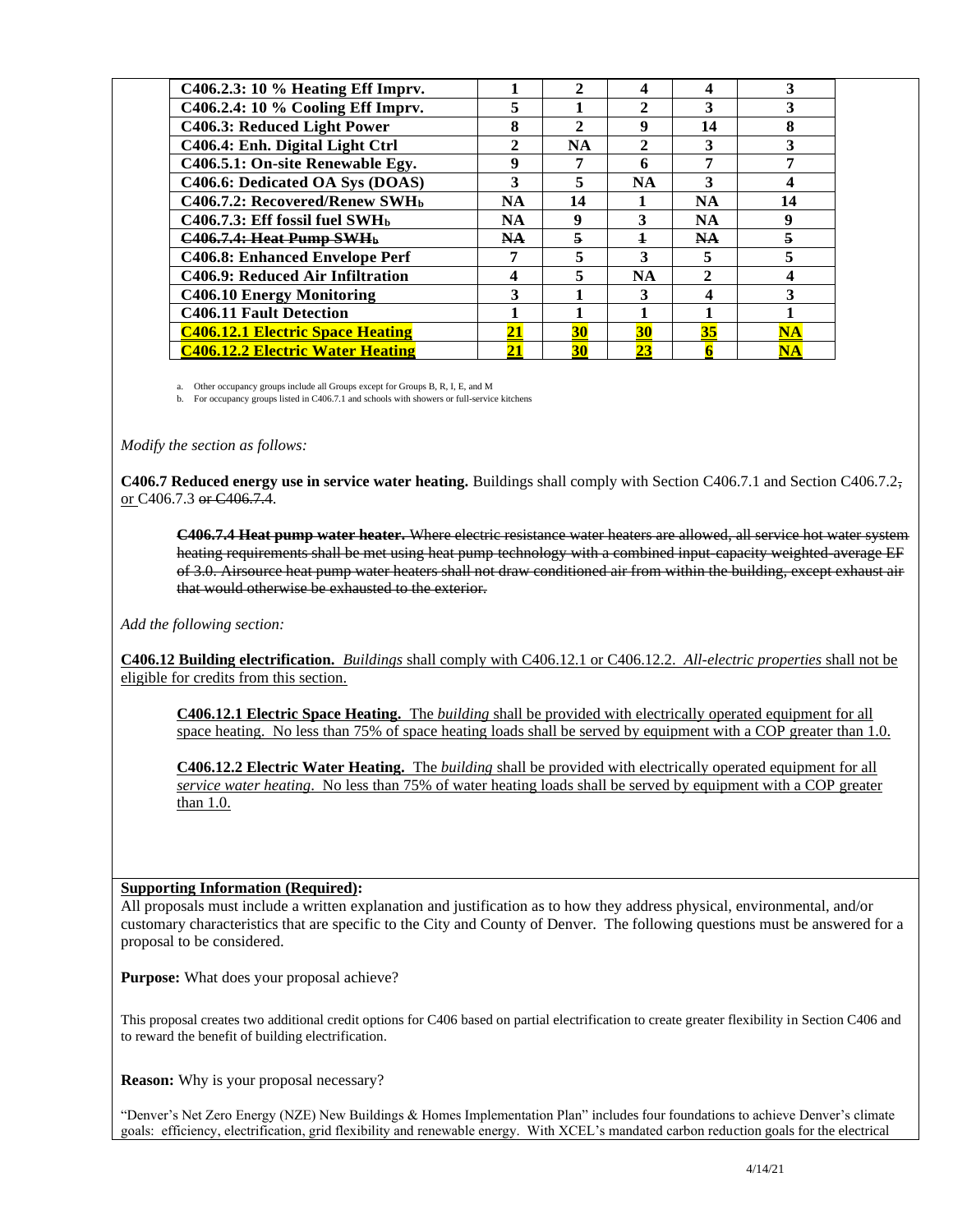grid serving Denver (80% reduction by 2030, zero carbon by 2050), electrification provides an opportunity to make substantial carbon reductions over the lifespan of a building. Considering this, adding credit options for electrification to Section C406 both enables C406 to better support meeting Denver's climate goals while also providing greater flexibility for projects. The addition of more efficiency credit options is especially important in light of Denver's goals for increased adoption of efficiency and renewable energy in the Denver Energy Code.

**Substantiation:** Why is your proposal valid? (i.e. technical justification)

This proposal adds credit options for both space heating electrification and water heating electrification. The requirements for these credit options include a provision ensuring that the electric equipment is mostly heat-pump technology. Since the credit calculations are based on an average COP of 1.25 (see below), this ensures that projects generally adopt heat pump technology and that the actual carbon performance of the equipment should be better than the assumptions in the calculations.

The value of the options varies by building type, reflecting the different proportion of total energy in different building types represented by these two loads. The credits were calculated by calculating the carbon emission savings that would result over the lifecycle of a building (assumed to be 50 years and an average CO of 1.25 to represent the impact of low-temperature heat pump operation and resistance heating equipment), calculating the efficiency improvement that would be required from a standard mixed fuel-building to generate the same carbon emissions savings, and assigning the credit value that amount of efficiency gains. The calculations were based on the EUI target for each building type identified in "Denver's Net Zero Energy (NZE) New Buildings & Homes Implementation Plan." (If the Denver Energy Code does not meet the EUI targets set in the plan, the value of electrification would actually be even higher, so these numbers are conservative.) The gas/electric breakdown was based on the building prototypes developed by Pacific Northwest National Lab (PNNL) to assess the energy impact of advancements in the national model energy code (the ASHRAE 90.1-2013 models were used). The breakdown of gas loads for space heating and water heating was based on analysis of the Denver building stock conducted by the City of Denver (this is why some of the building types have NA for the credit value, the end-use breakdown for these building types were not available). The 50-year carbon savings from electrification were calculated along with the efficiency savings that would be necessary to generate an equivalent carbon emissions savings. These efficiency savings were then converted at the percentage savings-to-credits ratio used in the 2021 IECC (1 credit per .25% savings).

The proposal also eliminates Section C406.7.4. This section is similar to this proposal since it provides credit for utilizing heat pump water heaters for SWH. However, its applicability is narrower than the option provided in this proposal and the credit values. The credit values of Section C406.7.4 are also based on efficiency alone, while the credit values for this proposal also capture the decarbonization value of electrification.

**Bibliography and Access to Materials** (as needed when substantiating material is associated with the amendment proposal): **None**

**Other Regulations Proposed to be Affected**

**\*For proposals to delete content from the 2019 Denver Green Code in conjunction with adding it to other mandatory Denver codes and/or regulations, only.**

Please identify which other mandatory codes or regulations are suggested to be updated (if any) to accept relocated content. **None**

### **Referenced Standards:**

List any new referenced standards that are proposed to be referenced in the code.

**None**

### **Impact:**

How will this proposal impact cost and restrictiveness of code? ("X" answer for each item below)

### Cost:

The proposal will reduce the cost of construction by giving projects another option for obtaining additional efficiency credits. In many cases, all-electric buildings are less costly to construct that mixed-fuel buildings.